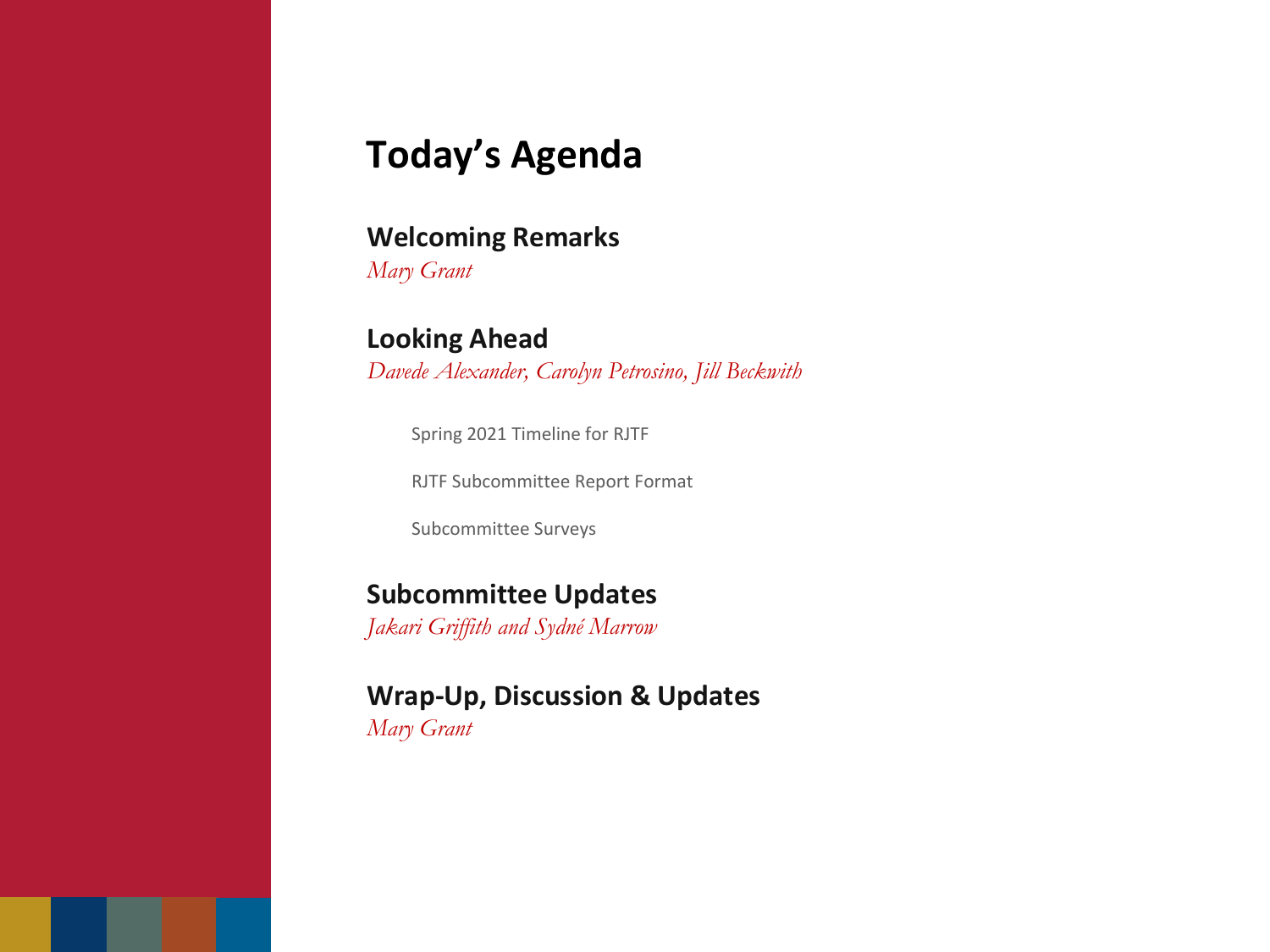- Allows for additional time for analysis and writing
- RJTF CoChair Report would be submitted to President Clark on 4/16
- Hold same number of RJTF meetings, but add one in April (cancel 2/26, and meet on 4/8 or 4/9 instead)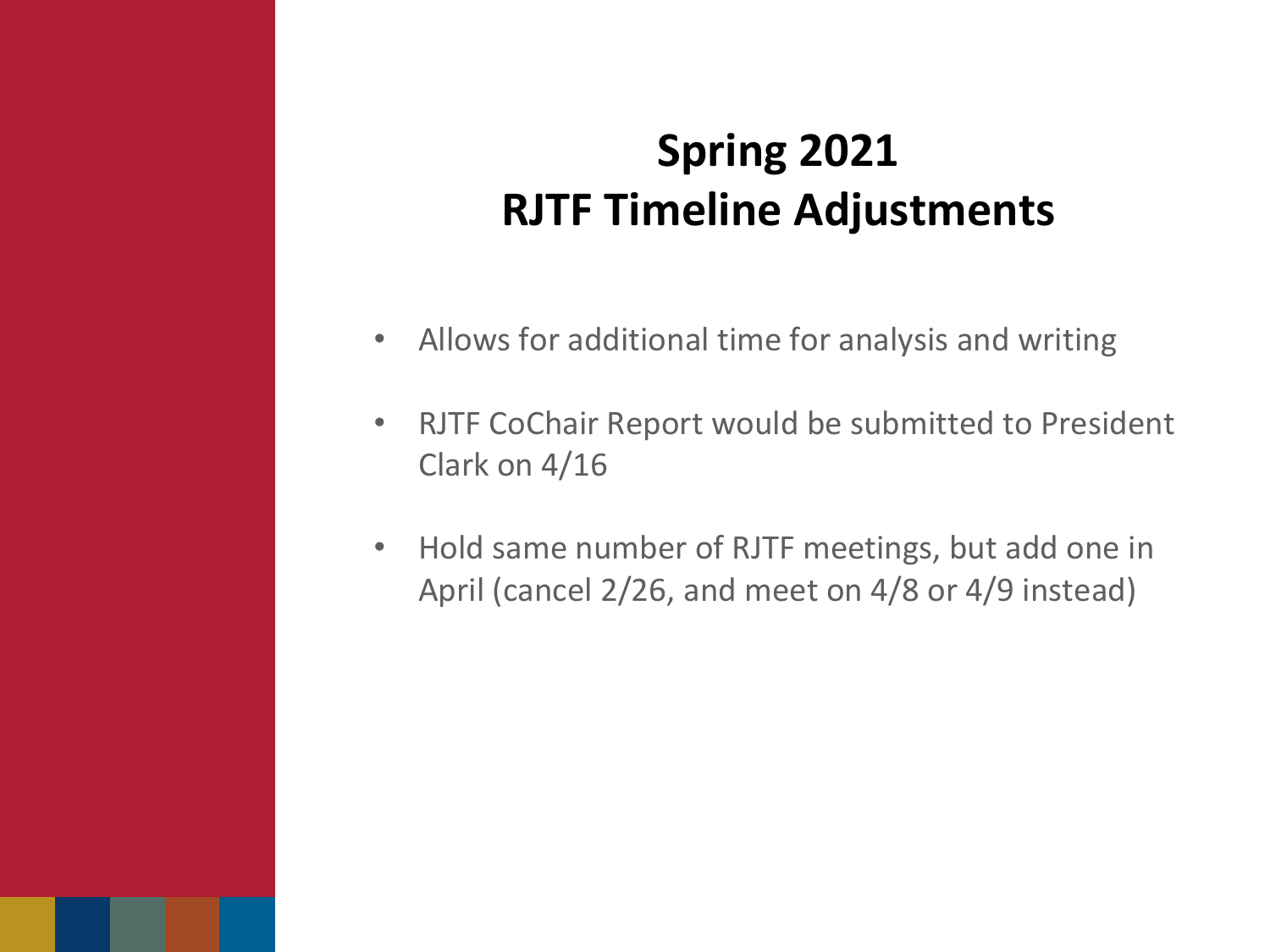| December 21, 2020 -<br><b>January 26, 2021</b> | Winter Break - No classes (Grades due on 12/22)                    |
|------------------------------------------------|--------------------------------------------------------------------|
|                                                | Classes resume Wednesday, 1/27/21                                  |
|                                                | Subcommittee Data Collection via interviews and surveys            |
|                                                | Subcommittee CoChairs mtg with Chairs and Vice Chairs<br>(1/21/21) |
| <b>Friday January 29</b>                       | 11:00-12:30 Full RJTF meeting                                      |
|                                                | Review report outline                                              |
|                                                | Timelines & deliverables                                           |
|                                                | <b>Brief Subcommittee updates</b>                                  |
|                                                | 1:00 – 2:30 – MLK Virtual Engagement Series Finale<br>Event        |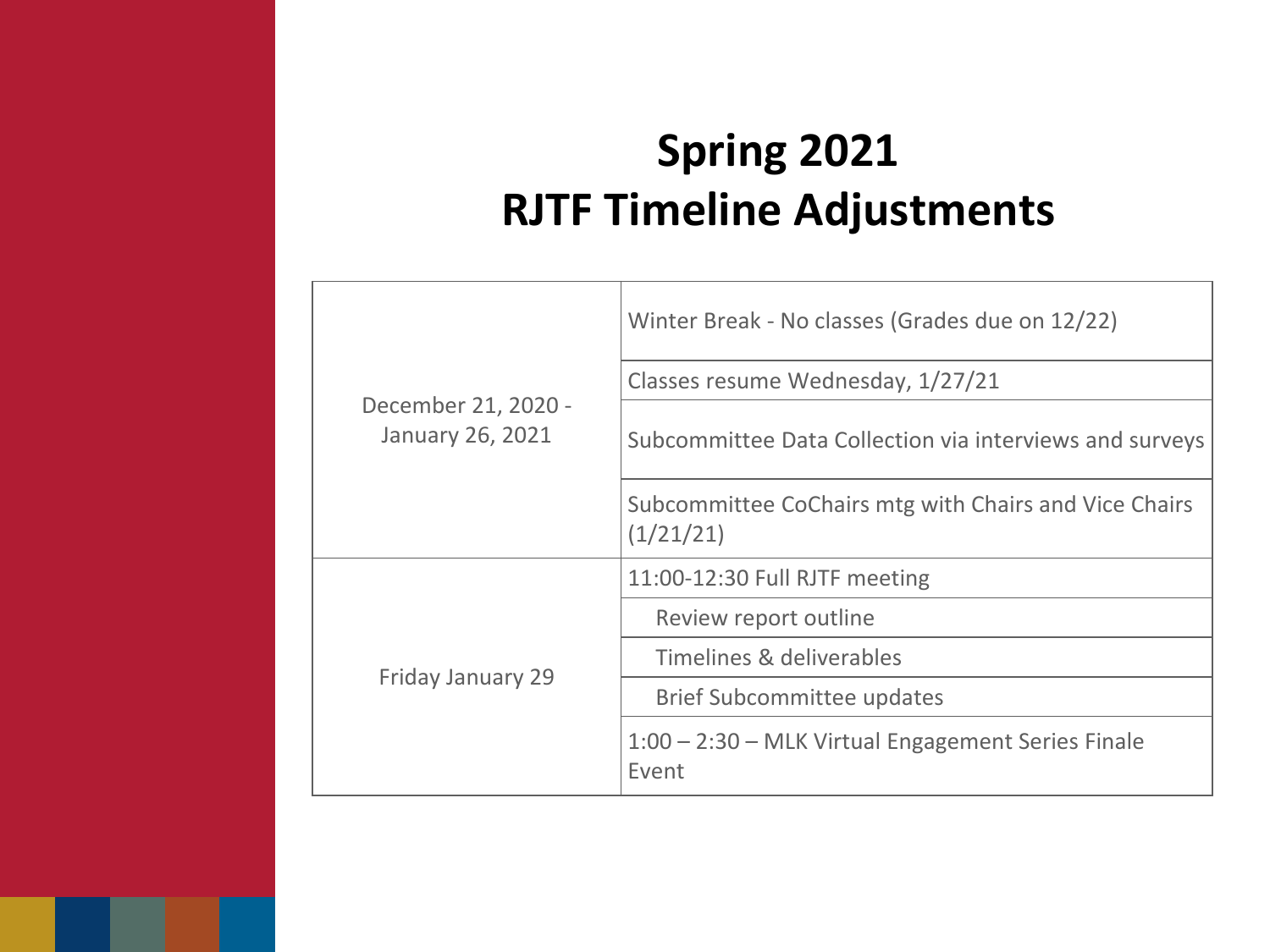| <b>Friday February 12</b>                           | <b>RJTF</b> meeting<br>11:00-1:00                                                                                    |
|-----------------------------------------------------|----------------------------------------------------------------------------------------------------------------------|
| Thursday February 25 &<br><b>Friday February 26</b> | Cancel full RJTF meeting on 2/26                                                                                     |
|                                                     | Round Robin Check-in meetings with RJTF CoChairs, Vice<br>Chairs, Subcommittee CoChairs (2/25 and 2/26)              |
|                                                     | Check-in on progress of data collection, analysis, and early<br>drafting                                             |
|                                                     | All RJTF members invited to the Lewis & Gaines Center for<br>Inclusion and Equity dedication $-$ Fri 2/26 at 10:00am |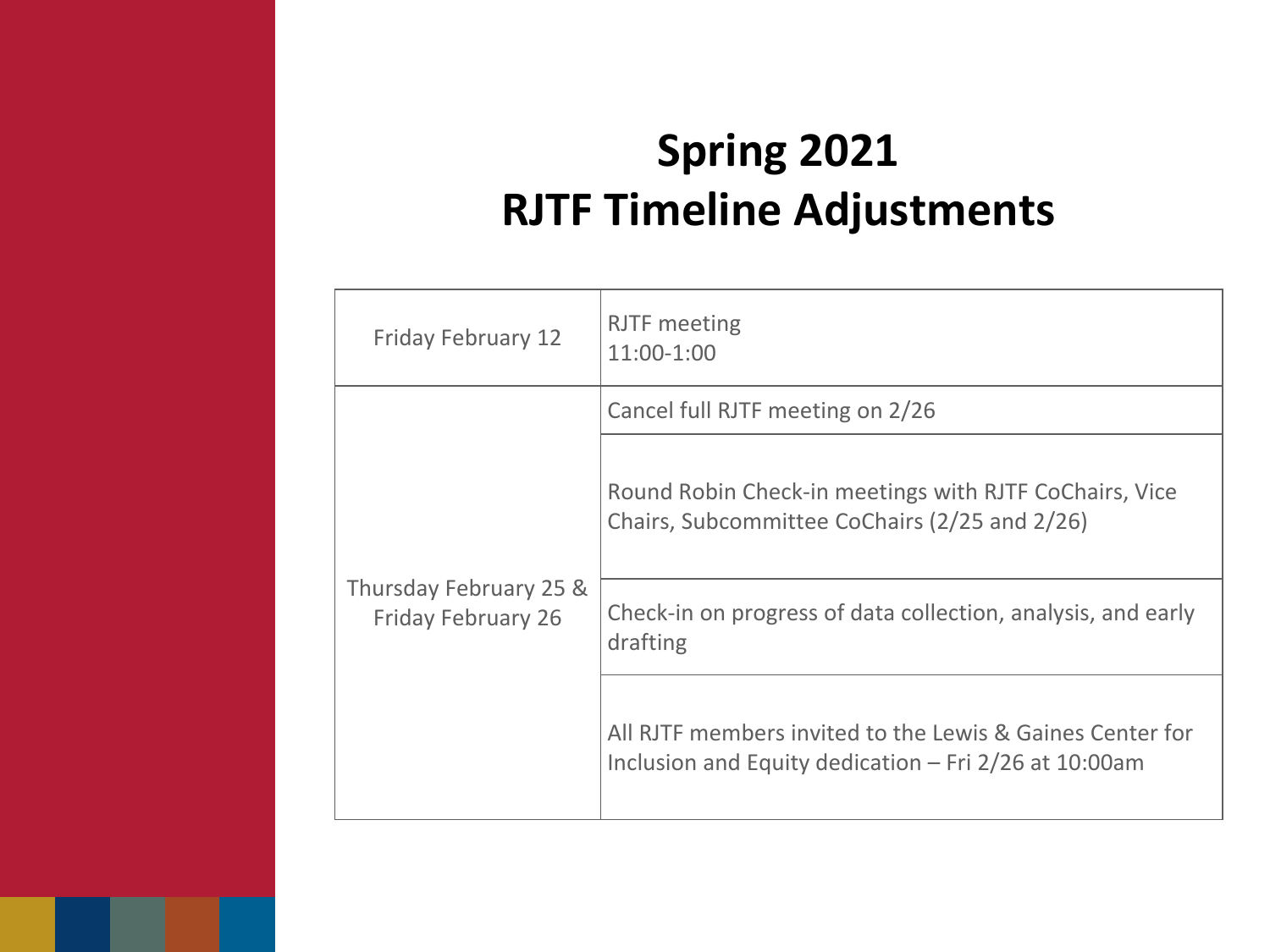| Wednesday<br>March 3            | Written progress reports from Subcommittees due to RJTF CoChairs by<br>3/3, following the Report Framework                                                                                                                   |
|---------------------------------|------------------------------------------------------------------------------------------------------------------------------------------------------------------------------------------------------------------------------|
|                                 | Each Subcommittee also provides high-level slides by 3/3 to be used for<br>3/5 RJTF presentation                                                                                                                             |
| <b>Friday March 5</b>           | <b>RJTF meeting 11:00-1:00</b><br>Discussion and sharing of progress                                                                                                                                                         |
| <b>Tuesday March 9</b>          | RJTF CoChairs provide written feedback to Subcommittees by 3/9                                                                                                                                                               |
| <b>Monday March 15</b>          | 1 <sup>st</sup> Draft reports due from Subcommittees to RJTF CoChairs                                                                                                                                                        |
| Thursday<br>March 18            | RJTF CoChairs provide written feedback to Subcommittees by 3/18                                                                                                                                                              |
| Monday<br>March 22              | 2 <sup>nd</sup> Draft reports due from Subcommittees to RJTF CoChairs, along with<br>slides (1 slide with high-level findings and 1 slide with<br>recommendations)                                                           |
| Tues March 23 /<br>Wed March 24 | RJTF CoChairs provide written feedback on slides to Subcommittees by<br>3/23 or 3/24                                                                                                                                         |
| Friday<br>March 26              | <b>RJTF Meeting 11:00-1:00</b><br>Invite all 70+ subcommittee members<br>Preview of high-level findings and recommendations<br>Subcommittee Co-Chairs give updates, offer opportunity for<br>discussion and comment via chat |
|                                 | Monday March 29   Final feedback due to Subcommittees via RJTF email                                                                                                                                                         |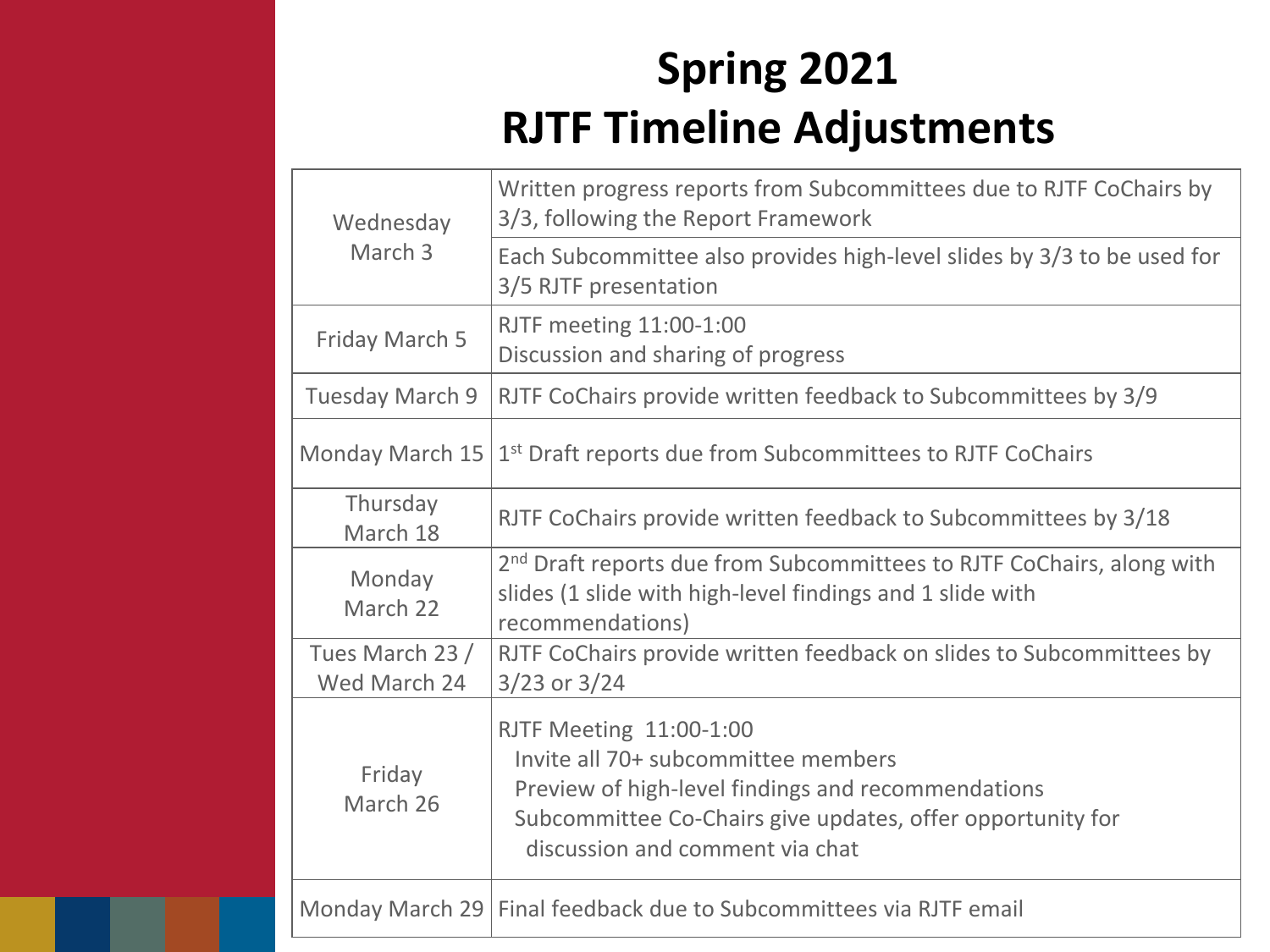| <b>Friday April 2</b>                                     | Final Subcommittee reports submitted to RJTF CoChairs                                                                                        |
|-----------------------------------------------------------|----------------------------------------------------------------------------------------------------------------------------------------------|
| Thursday April 8 or<br><b>Friday April 9</b><br>(pm, TBD) | <b>Schedule one final RJTF Meeting</b><br>Fred and Karim join the meeting for discussion<br>Presentation of key findings and recommendations |
| <b>Friday April 16</b>                                    | RJTF CoChairs submit final CoChair report to President Clark                                                                                 |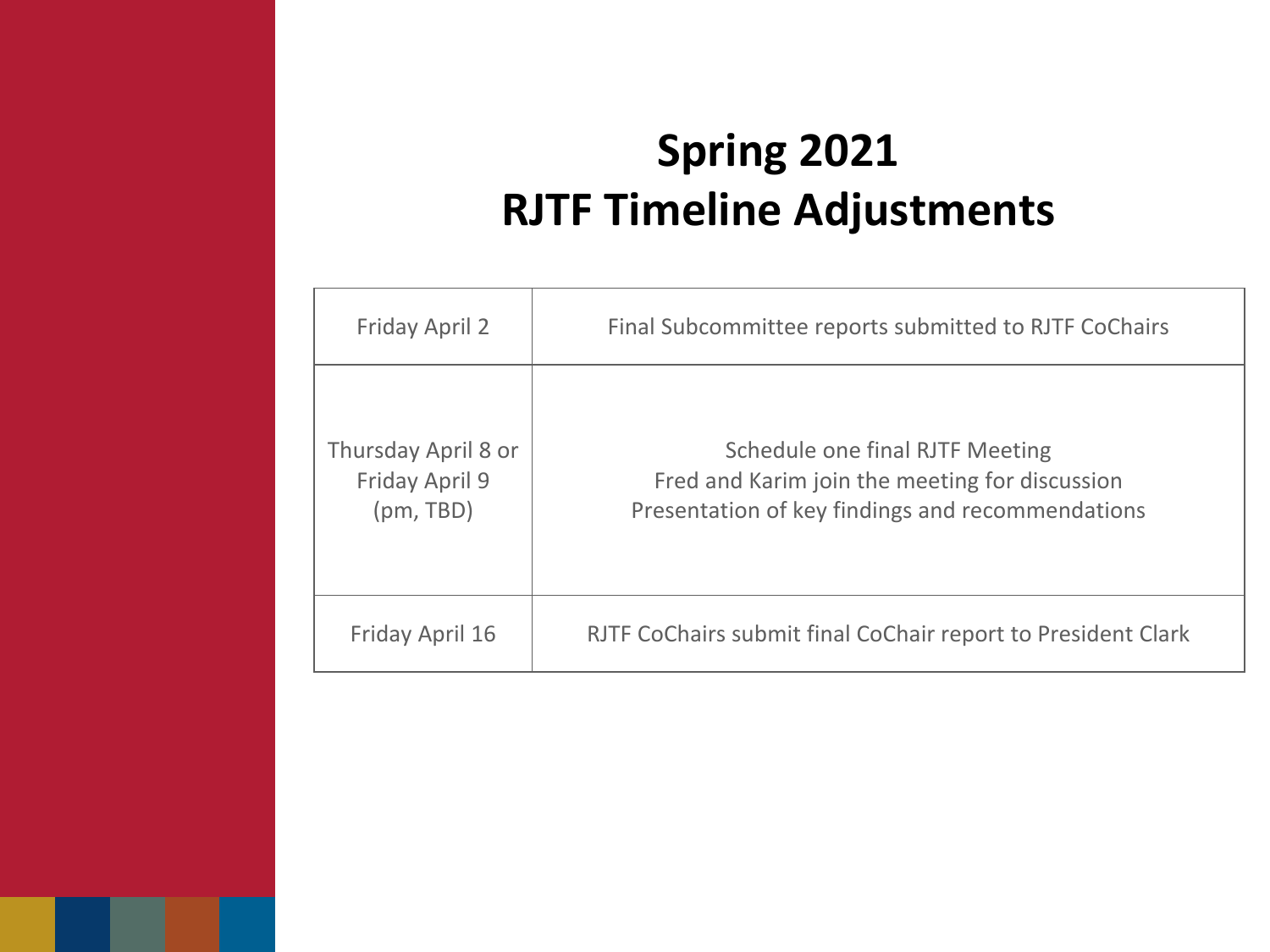# **Subcommittee Report Format**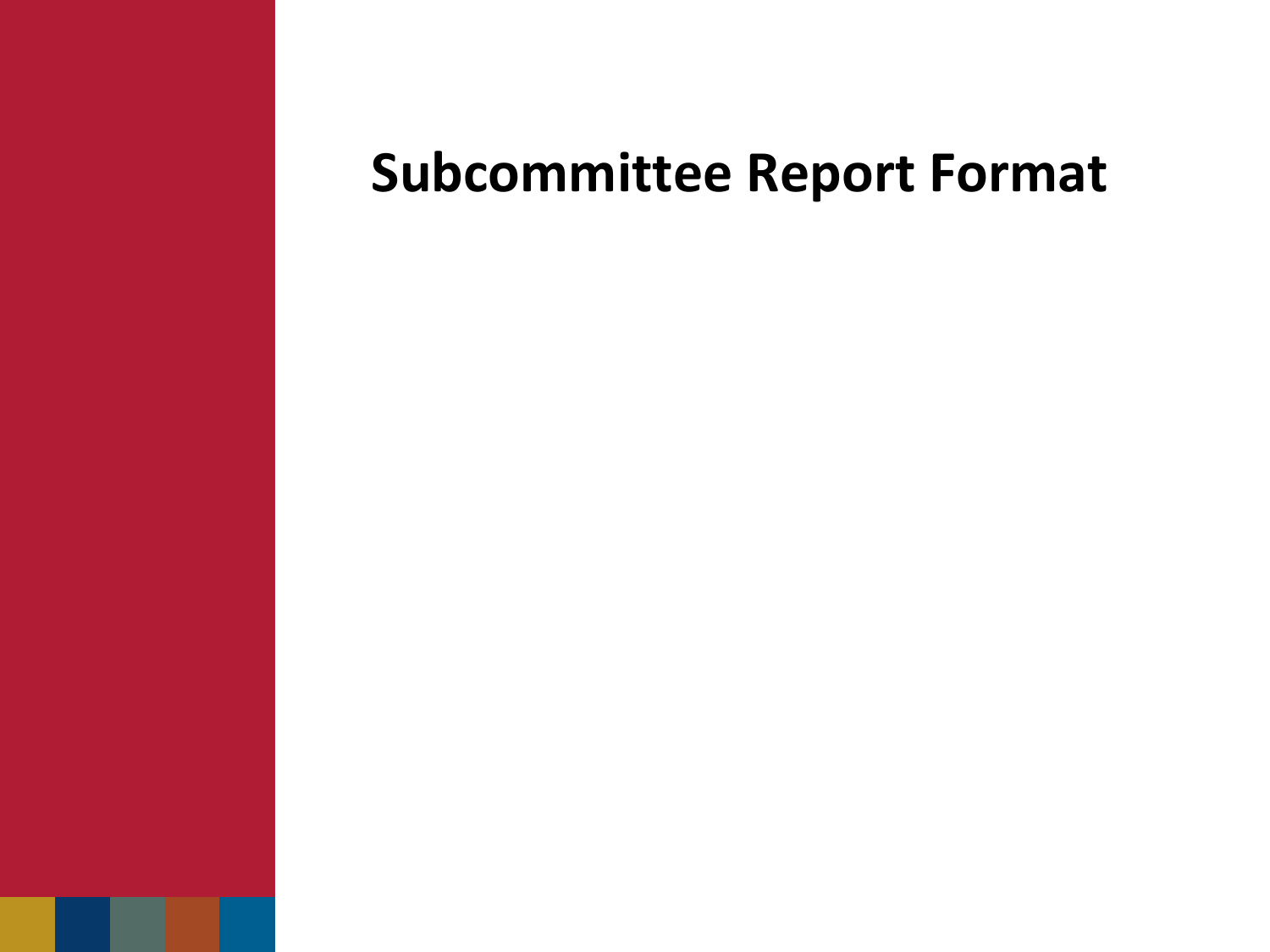

**Section 2 – Introduction**





**Section 7 – Narrative**

**Section 8 – Appendix**

**Section 9 - Acknowledgements**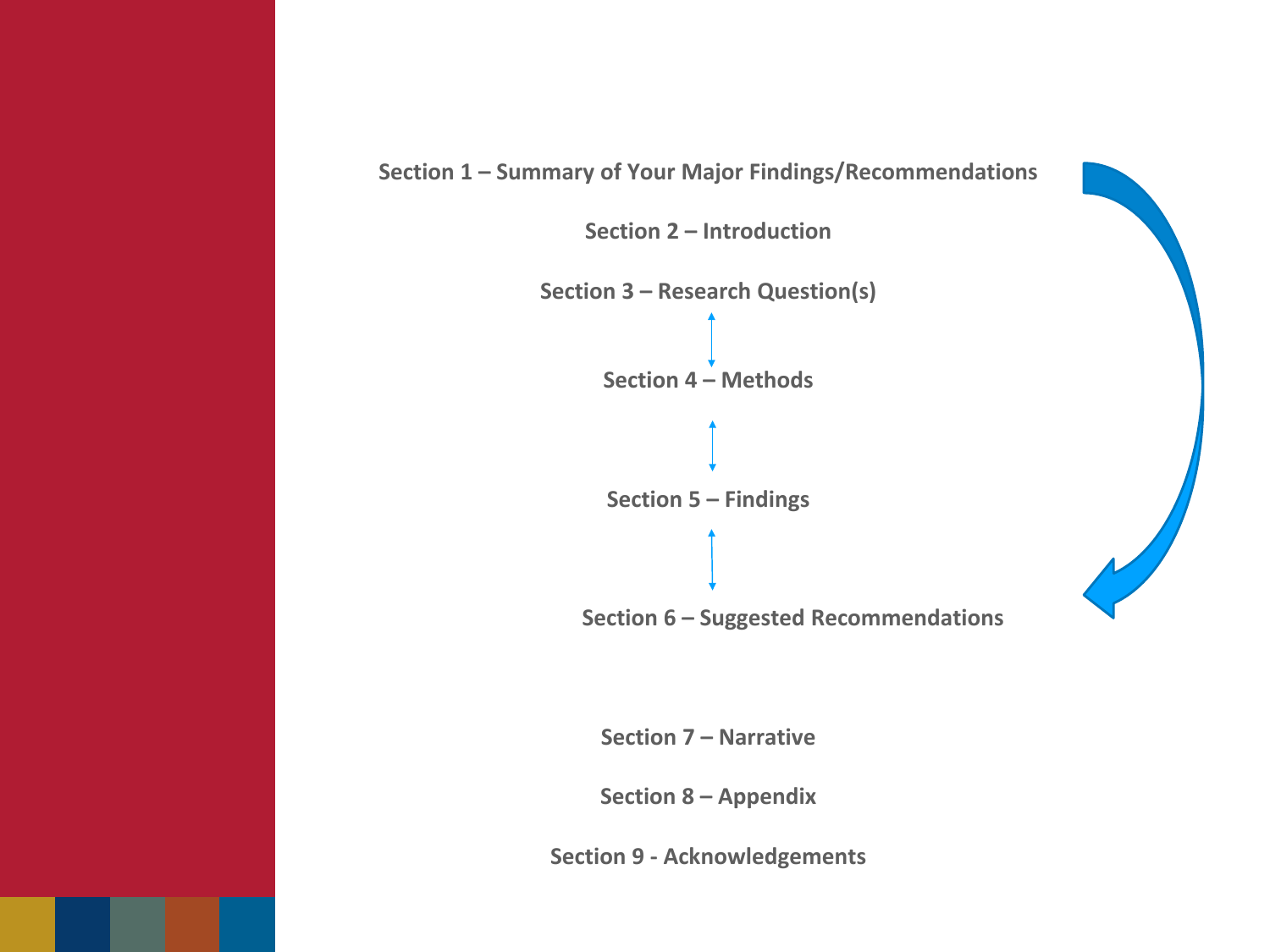## **Key Elements of Report Format**:

9 Sections – please use to structure your report;

Section titles are standardized, but contents of the sections may vary;

Format points to the interconnectedness of the sections.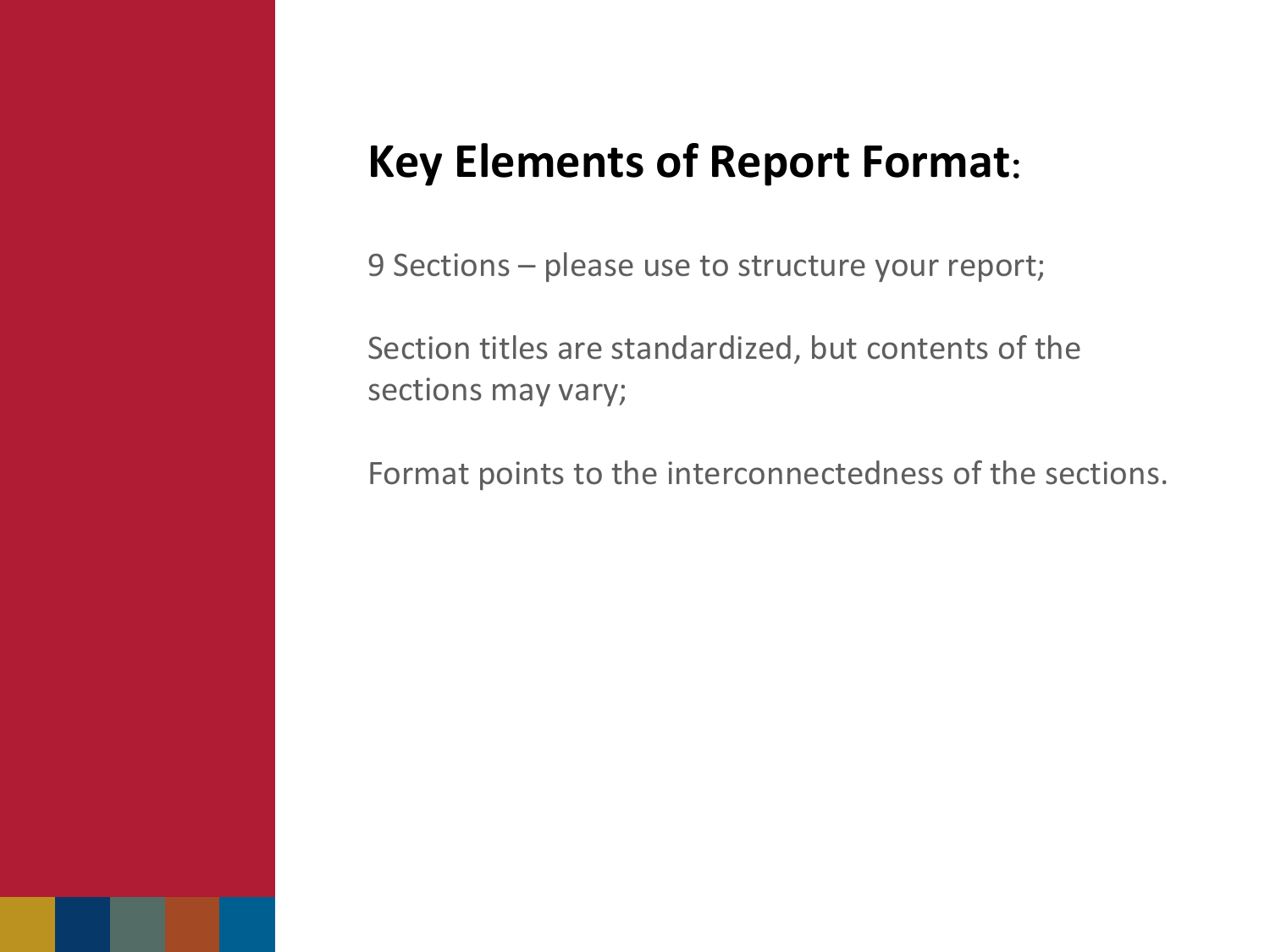## **Subcommittee Surveys Update**

| Subcommittee<br>$1*$ | Survey and interviews being developed. Survey will focus on current<br>practices of academic staff, faculty, and librarians regarding racial justice                                                                                                                                           |
|----------------------|------------------------------------------------------------------------------------------------------------------------------------------------------------------------------------------------------------------------------------------------------------------------------------------------|
|                      | and perceived barriers; one set of interviews will focus on academic                                                                                                                                                                                                                           |
|                      | department chairs and program directors and another set will focus on                                                                                                                                                                                                                          |
|                      | co-curricular programs. IRB to be submitted, along with final                                                                                                                                                                                                                                  |
|                      | instruments.                                                                                                                                                                                                                                                                                   |
| Subcommittee<br>$2*$ | Survey for all faculty and staff being developed                                                                                                                                                                                                                                               |
|                      | IRB application submitted, review pending review of final instrument                                                                                                                                                                                                                           |
| Subcommittee 3       | Survey of learning opportunities related to racial justice for each                                                                                                                                                                                                                            |
|                      | University Division has been sent out $-$ deadline for responses mid-                                                                                                                                                                                                                          |
|                      | February. Tailored surveys created for some divisions to assist with<br>response.                                                                                                                                                                                                              |
| Subcommittee 4       | Interviews with selected student supporting offices underway, will be<br>completed in February.                                                                                                                                                                                                |
| Subcommittee 5       | No surveys or interviews planned.                                                                                                                                                                                                                                                              |
| Subcommittee 6       | Survey with approximately 200 identified people who have been<br>identified as individuals or roles to whom students, faculty, and/or staff<br>may turn for help with racial justice issues has been distributed and<br>deadline for responses is next week. IRB approval sought and received. |
|                      | *Subcommittees 1 and 2 are talking about whether and how they might collaborate on a<br>single linked survey (including a question from Subcommittee 6's survey).                                                                                                                              |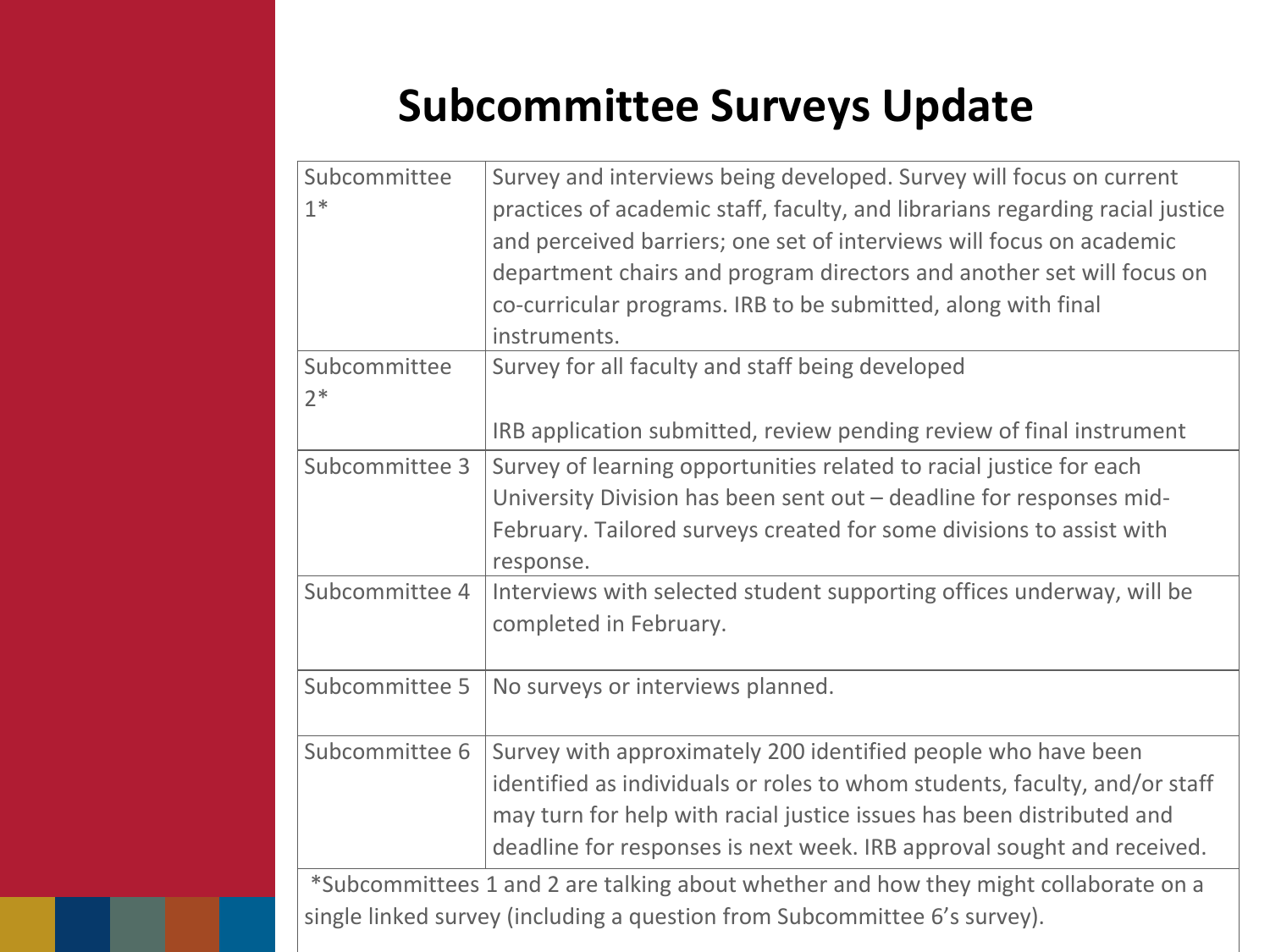## **Updates from RJTF Subcommittees**

- 1. Curricula and Co-Curricula
- 2. BSU Workforce
- 3. Education, Training, and Continued Learning Opportunities for Faculty, Staff, and Students
- 4. Investing in and Supporting Students
- 5. Police and Public Safety
- 6. Creating a Place for Ongoing Support, Problem Solving, Reporting Resolution, and Response